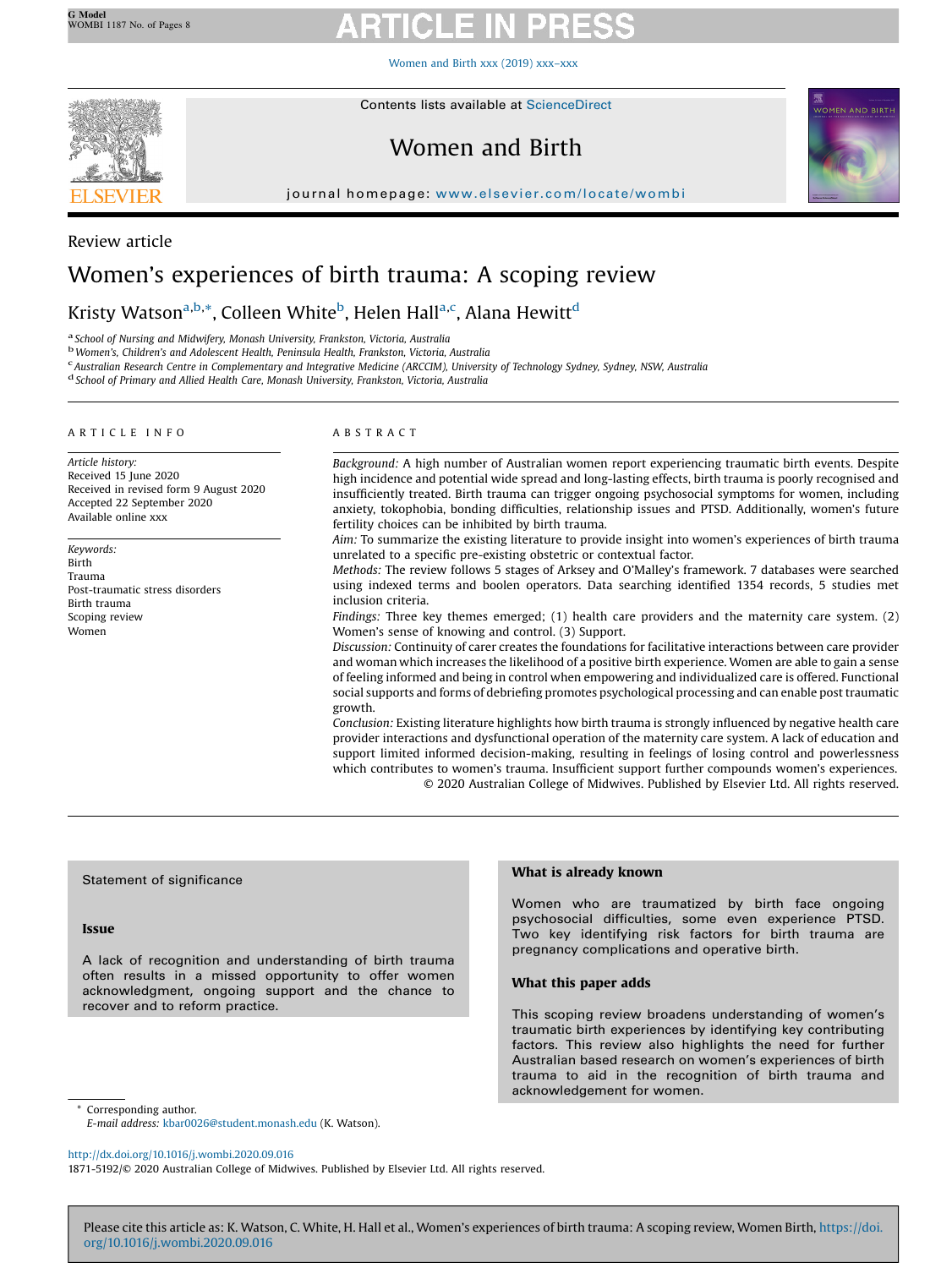# 1. Introduction

In recent years, there is growing interest on the potential psychological impact of childbirth as a traumatic event. Greenfield et al. [\[1](#page-6-0)] define traumatic birth as "the emergence of a baby from its mother in a way that involves events or care that cause deep distress or psychological disturbance, which may or may not involve physical injury, but resulting in psychological distress of an enduring nature"  $(p. 265)$  [[1](#page-6-0)]. Most importantly, the perception of a traumatic birth experience lies within the 'eye of the beholder' and can ultimately only be defined by the woman experiencing it [[2\]](#page-6-0). Research suggests that a significant number (45.5%) of Australian women report experiencing traumatic birth events [\[3](#page-6-0)].

Women who are traumatised by childbirth have an increased incidence of developing a number of psychosocial difficulties in the postpartum period. For instance, relationship break down, difficulty bonding with their baby, parenting stress and a loss of self-identity [[4](#page-6-0),[5](#page-6-0)]. A traumatic birth experience can also leave women with symptoms such as flashbacks, nightmares, feelings of anger, anxiety and isolation  $[4,6]$  $[4,6]$ . In addition, some women report avoiding reminders of their traumatic birth experiences. This may begin with evading conversations about birth and sometimes avoiding a future pregnancy entirely [\[7](#page-6-0)].

Following a traumatic birth some women develop tokophobia, a fear of childbirth, with implications for future fertility decisions [[8](#page-6-0)]. Conversely, women who experience tokophobia may preemptively perceive birth to be traumatic and thereby significantly increase the likelihood of actually experiencing trauma [\[9](#page-6-0)]. As a result, tokophobia itself has been identified as a contributing risk factor for traumatic birth [[10](#page-6-0)].

A number of studies have investigated risk and protective factors for traumatic birth. These studies have found that tokophobia, operative birth and negative care provider interactions are common contributing factors [10–[12\]](#page-6-0). Martinez et al. [\[13\]](#page-6-0) reports that key protective factors include a respected birth plan, continuity of care and skin to skin contact immediately following birth [[13\]](#page-6-0). Additionally, the level of postnatal support offered to women and families following a perceived traumatic birth can impact on whether a woman goes on to develop ongoing distressing reflections of her birthing experience [[14](#page-6-0)]. Some women who report experiencing birth trauma may also have no predictable risk factors. A seemingly 'normal birth' may be interpreted by women as traumatic. This can lead to a new mother's psychological distress not being identified and necessary supports not being actioned in a timely manner. Thus, the potential for birth to be perceived as traumatic requires ongoing awareness and education for clinicians.

Following a traumatic birth, some women may experience subclinical distress with mild mood distortion or a form of anxiety disorder [[15](#page-6-0)]. Others can develop symptoms meeting diagnostic criteria for post-traumatic stress disorder (PTSD) [[4](#page-6-0)]. The World Health Organization's (2018) International classification of diseases for mortality and morbidity (ICD-11) characterizes PTSD as the re-experiencing and avoidance of thoughts of an event perceived to be threatening or horrific with the ongoing perception of threat. Symptoms of PTSD include: strong and overwhelming emotions of fear and horror, intrusive thoughts, flashbacks, sleep disturbances and hypervigilance, with symptoms lasting longer than several weeks and causing significant impairment in psychosocial functioning. A traumatic birth experience can also fall within the criteria of Complex post-traumatic stress disorder (CPTSD) as an event of "an extremely threatening or horrific nature ... from which escape is difficult or impossible" [[16](#page-6-0)]. For women who meet all diagnostic requirements for PTSD and in addition experience severe and persistent difficulties with affect regulation; perceptions of worthlessness, shame, guilt or failure related to her birth experience and difficulties in bonding, preserving relationships and feeling close to others, may develop the alternate diagnosis of CPTSD [\[16](#page-6-0)]. A recent meta-analysis of studies estimated the international prevalence of PTSD among new mothers to be 4% [\[17](#page-6-0)]. The incidence in Australia is slightly higher with an estimate of 5.8% of mothers reporting PTSD at six months postpartum [[3](#page-6-0)]. Women diagnosed with postnatal PTSD may experience either an acute form with symptoms slowly resolving up to 2 years post birth, or a chronic form with symptoms persisting or even exacerbating for two years or more [\[3](#page-6-0)[,18\]](#page-7-0).

In 2014, the National Institute of Care and Excellence UK (NICE) updated the antenatal and postnatal mental health clinical management and service guidelines. These guidelines were used in developing the 2016 National Perinatal Mental Health guidelines in Australia [\[19](#page-7-0)]. The guidelines recommend that women are offered support and advice following a traumatic birth, particularly women who develop PTSD. The guidelines also acknowledge that the prevalence of anxiety disorders, such as PTSD, are under recognised throughout pregnancy and the postnatal period [[20](#page-7-0)].

With such a high incidence of women reporting trauma from childbirth, this scoping review aims to summarize the existing literature to provide insight into the birth trauma experienced by women unrelated to a specific pre-existing obstetric or contextual factor.

# 2. Methods

A scoping study is a research method that assists in identifying key concepts and sources of evidence on a particular topic, and identifies areas for further research to address gaps identified in the literature. A scoping study may contribute towards an ongoing process of reviewing, likely leading to a systematic review. For this study, a scoping review was deemed most appropriate for mapping the literature to identify key concepts into women's experiences of traumatic birth as well as gaps highlighting need for future research. The review follows 5 stages of the Arksey and O'Malley [[21](#page-7-0)] framework. In addition, the Preferred Reporting Items for Systematic reviews and Meta-Analyses extension for Scoping Reviews (PRISMA-ScR) Checklist [\[22](#page-7-0)] was also utilized for comprehensiveness.

# 2.1. Stage one: identifying the research question

The aim of this scoping review is to explore the experiences of women who describe their birth as psychologically traumatic and whose trauma was not reported to be primarily influenced by preexisting high stress obstetric or contextual complicating factors as reported in the existing literature.

## 2.2. Stage two: identifying relevant studies

A three-step method, recommended by the Joanna Briggs Institute (JBI), guided the identification of relevant studies [[23\]](#page-7-0). Initially, a limited search of 'birth trauma' was conducted in Ovid and CINAHL databases to identify relevant search terms. A PIO framework was used with text-words and index terms for woman, birth/postnatal and psychological trauma combined using Boolean operators (AND/OR) and truncation to perform each database search (see [Table](#page-2-0) 1). To conduct a review of recent research only, databases were searched from March 2010 to March 2020 and included; Ovid Emcare, Ovid Medline, PsychINFO, Cochrane, Maternity and Infant Care database, Johanna Briggs Institute and CINAHL. Search limiters: adult female humans and studies written in English were also applied. Lastly, reference lists of included studies were checked to identify additional papers and a key author search was completed in the above databases. Grey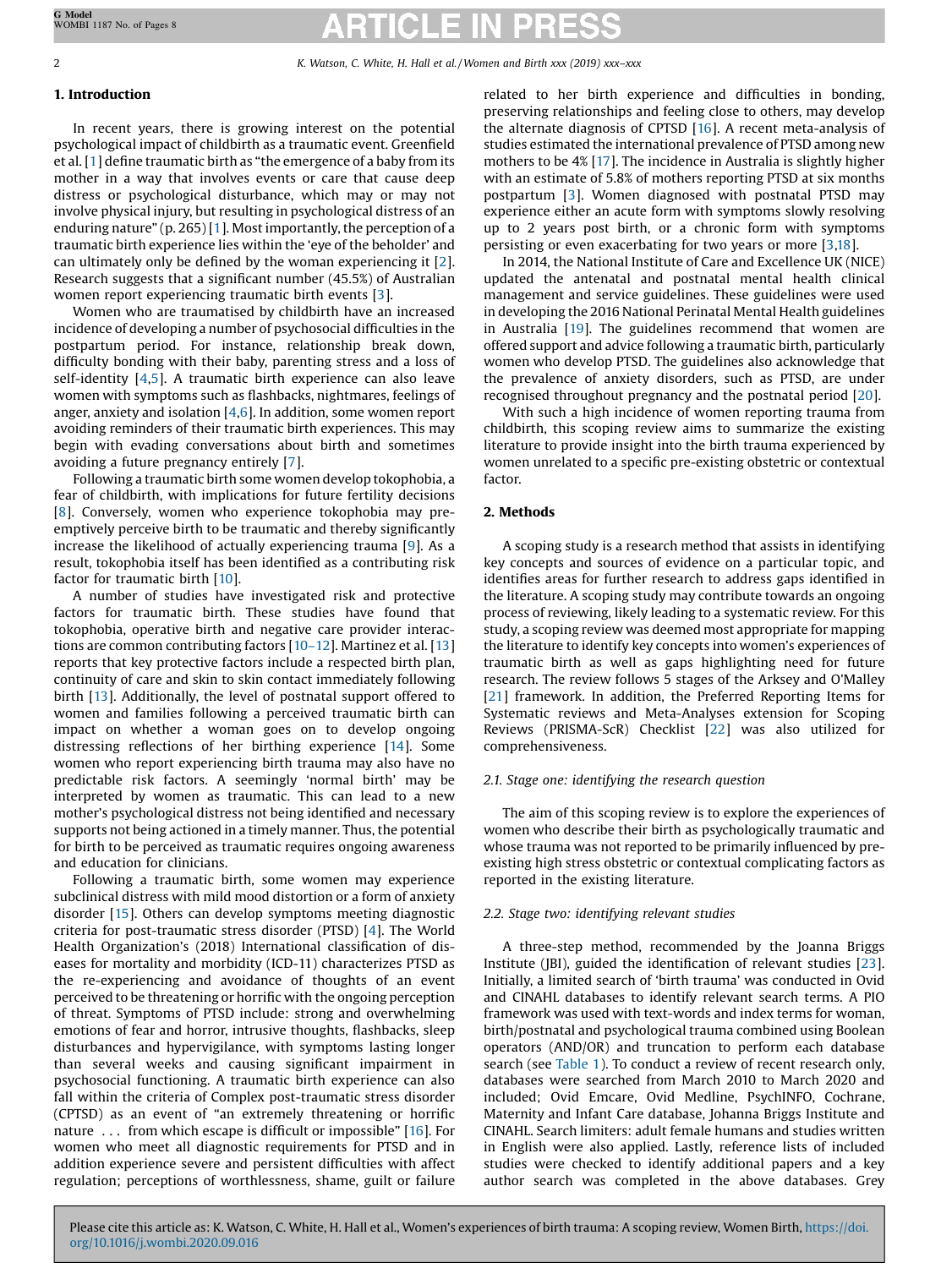<span id="page-2-0"></span>Table 1 Search terms.

| Population          | Context    | <b>Outcome</b>        |  |  |
|---------------------|------------|-----------------------|--|--|
| Wome*               | Birth      | Psychological Trauma  |  |  |
| Woman               | Childbirth | Post traumatic stress |  |  |
| Mothe*              | Postnatal  | <b>PTSD</b>           |  |  |
| Female              | Perinatal  |                       |  |  |
| Matern <sup>*</sup> | Postpartum |                       |  |  |
|                     |            |                       |  |  |

literature was also searched using Google Scholar and via relevant organizations including NICE UK and COPE Australia.

# 2.3. Stage three: study selection

Inclusion and exclusion criteria, outlined in Table 2 below, were applied to literature sourced in stage 2. The criteria was used to examine the experiences of women who had not explicitly reported pre-existing psychosocial or obstetric factors that instigated their reported birth trauma. The primary focus of this review was women's experiences, therefore studies that included health care providers perspectives were excluded. Title screening was initially performed by the first author to exclude irrelevant studies. Abstract screening was then conducted by two authors, conflicts were resolved via discussion with a third author until consensus was reached. Next, full text screening was carried out by two authors, again a third author was utilized to clarify perspective and reach agreement on conflicts. [Fig.](#page-3-0) 1 demonstrates the study selection process. Studies that explicitly stated, distinguished and/ or highlighted a research focus on a known pre-existing primary contributing factor (as listed in exclusion criteria table), were excluded to identify studies on generally healthy and less vulnerable population.

## 2.4. Stage four: charting the data

See [Table](#page-4-0) 3 for charting of included studies.

# 2.5. Stage five: collating, summarizing and reporting the results

The review includes five studies that met the inclusion criteria. Three were UK based [\[24](#page-7-0)–26], one in Ireland [[6\]](#page-6-0) and one international study conducted by Australian researchers [[27](#page-7-0)]. Data collection included face to face interviews [[6,](#page-6-0)24–[26\]](#page-7-0) and an online survey using psychological assessment tools and a single open ended question [\[27](#page-7-0)]. All of the studies used qualitative methods to examine and analyse women's experiences of birth trauma. These included grounded theory [[24](#page-7-0)], interpretive phenomenological analysis [[6\]](#page-6-0), thematic analysis [[25,27](#page-7-0)] and narrative analysis [26](#page-7-0)]. Three key themes related to women's experiences of birth trauma emerged; Healthcare providers and the maternity care system, Women's sense of knowing and control, and Social support. [Table](#page-4-0) 3 provides a summary of the studies.

# 2.5.1. Healthcare providers and the maternity care system

All five studies highlighted that interactions with health care providers (HCP) has a significant impact on women's experiences of birth. Women often reported poor communication leaving them feeling left out and spoken 'at' rather than spoken 'with'. For example,

One of my main negative feelings about that was I didn't feel anybody was actually talking to me directly. It was like I wasn't in the room everyone was talking about me or about the situation rather than talking to me saying this is what's happening and this is what we're going to do [[26](#page-7-0)].

Byrne et al. [\[6](#page-6-0)] reported that individualised care that is accepting of all women, could play a significant role in positive psychological outcomes of birth. Participants in this study expressed feeling undermined and excluded from their care, which left them feeling dismissed, ignored and invisible. A disregard of women's own embodied knowledge, along with a woman's perceived need to defend her own body, contributed towards a failure to achieve partnership between women and her care providers [[27](#page-7-0)]. Women experiencing birth trauma described how they had struggled to assert preferences and felt pressure to comply with the maternity system norms, leaving them with a sense of 'us against them' [\[6](#page-6-0)]. This common experience is illustrated by the following participant quote;

I like at least feeling like I had enough information before I consent and she made me feel like I was kicking up a fuss and being a hassle and it was a bit of like . . . I feel like she was rolling her eyes at me like, ugh, another one of these kids . . . like I wasn't just agreeing blindly like, 'yes you do whatever you need to do', you know? [\[6](#page-6-0)].

Reed et al. [\[27](#page-7-0)] found that in addition to the difficulties of navigating the maternity system, women who experienced birth trauma also perceived care providers to, at times, prioritize their own agendas. For instance;

. . . after an [Obstetrician] coming in and telling me that she would like me to deliver by 5 pm because she wanted to go home, I just burst in to tears . . . 20 people in theatre and half were sitting down on phones and chatting away while I had someone training with forceps on me . . . [[27](#page-7-0)].

This sometimes resulted in unnecessary interventions or the presence of additional HCP attempting to utilize a learning opportunity. Some women also reported that they felt that pressure was used to coerce consent which could result in them feeling belittled, abused and violated [\[25,27](#page-7-0)]. One woman shared an example of advice she was given which left her traumatised;

If you do not consent to syntocinon or a c-section then we can get our friend the psych registrar down here to section you – then we can do whatever we want to you but you may not be able to keep your baby [[25\]](#page-7-0).

Murphy and Strong [\[26](#page-7-0)] found that a care providers' interpretation of "just another ordinary bad birth" (p. 1) can be

|--|

Inclusion and exclusion criteria.

|                                      | <b>Inclusion criteria</b>                                | <b>Exclusion criteria</b>                                                                                                                                                                                                                                                                                                                                                                                                  |
|--------------------------------------|----------------------------------------------------------|----------------------------------------------------------------------------------------------------------------------------------------------------------------------------------------------------------------------------------------------------------------------------------------------------------------------------------------------------------------------------------------------------------------------------|
| Participants                         | Women who report a traumatic<br>birth experience.        | Women who disclosed trauma experienced during birth that was reported to be instigated as a result of:<br>socioeconomic status or region of birth; a pre-existing diagnosis of PTSD; a history of childhood trauma, sexual abuse<br>or domestic violence; a high-risk pregnancy; birthing an infant requiring NICU admission; experiencing pregnancy<br>loss; exposure to natural disasters or civil war during pregnancy. |
| <b>Outcomes</b><br><b>Topicfocus</b> | Psychological trauma or distress.<br>Women's experiences | Physical trauma.<br>Preventions, interventions, treatments, risk factors and prevalence.                                                                                                                                                                                                                                                                                                                                   |
|                                      |                                                          |                                                                                                                                                                                                                                                                                                                                                                                                                            |
| Type<br>ofstudy                      | Primary Qualitative studies.                             | Quantitative studies and other literature reviews.                                                                                                                                                                                                                                                                                                                                                                         |

Please cite this article as: K. Watson, C. White, H. Hall et al., Women's experiences of birth trauma: A scoping review, Women Birth, [https://doi.](http://dx.doi.org/10.1016/j.wombi.2020.09.016) [org/10.1016/j.wombi.2020.09.016](http://dx.doi.org/10.1016/j.wombi.2020.09.016)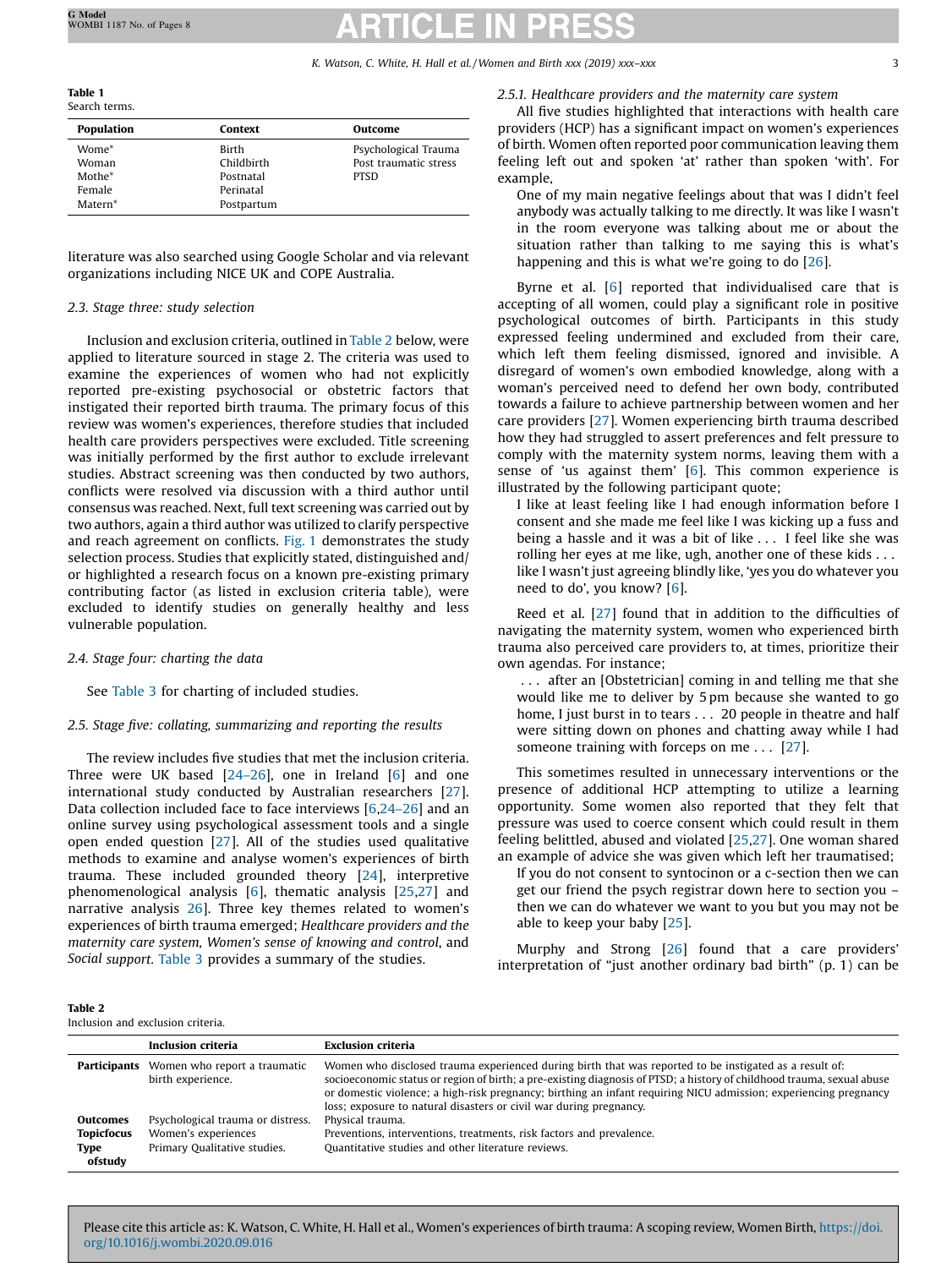<span id="page-3-0"></span>

Fig. 1. Preferred reporting items for systematic reviews and meta-analyses (PRISMA) flow diagram for the scoping review process (Moher et al., 2009).

far from the perceived experience of women themselves. As a result, women felt that they were left to just 'get on with it'. A lack of communication, compassion and understanding from care providers after the fact, caused women to feel they were expected to face the psychological challenges of trauma alone, having to just move on and accept it [[6,](#page-6-0)[24](#page-7-0)]. One woman described this scenario, stating:

. . . so they kept going 'sure well he's fine, that's the main thing', but you're like well I'm the fully functioning adult who is having a mental breakdown and I need to look after him so telling me he's fine isn't really helping me [\[6](#page-6-0)].

Narratives such as this are highlighted in the studies and give insight into how women's birth expectations and experiences can be impacted by healthcare provider interactions.

# 2.5.2. Women's sense of knowing and control

Studies included in this review found that some women reflecting on their pregnancy can identify psychological factors that may have compounded their experiences of birth trauma [[6](#page-6-0),24–[26\]](#page-7-0). Women identified fear of the unknown, nervousness, anxiety and apprehension surrounding the forthcoming labour often developed during pregnancy [\[6](#page-6-0)[,24\]](#page-7-0). Some women reported that increasing their knowledge of labour promoted feelings of reassurance and a reduction in fear. Byrne et al. [[6\]](#page-6-0) identified that women found comfort in obtaining knowledge and information about the unfamiliar experience of childbirth which also allowed them to feel they could assert their personal preferences [[6\]](#page-6-0). Some women, however, found that their levels of fear and anxiety peaked when actual events were not fitting with expectations of labour [24](#page-7-0)].

According to Byrne et al. [[6](#page-6-0)], feelings of powerlessness, frustration, anger and self-blame arouse when the women's expectations were not acknowledged or met during labour [[6\]](#page-6-0). For example, one participant expressed;

"Yeah, I think was I too well informed going in? Well yes, because I was questioning everything and I think I was well informed for a first time mother and I think they just expect first time mothers to do what they say and not question and not have any idea what the options are and I don't think they expect you to have any critical thinking I suppose. I kind of feel like it's my own fault for kind of feeling empowered like I wouldn't have felt like all my power was taken away from me, if I hadn't felt empowered in the first place" [\[6](#page-6-0)].

Women described how, as their role in decision making and power diminished, their expectations faded, and a strong sense of vulnerability and distress surfaced throughout labour [[26](#page-7-0)]. After birth, some women decided to take deliberate steps to regain control, strength and positivity while other women attempted to dismiss and downplay their own feelings in fear of being labelled [[24](#page-7-0)]. For example, one participant stated:

I guess it was a– the light switch goes on you think "oh gosh, I've got to really make a change here because otherwise, you know, I'm just going to go in to a darker hole –a deeper and darker hole [[24](#page-7-0)].

Women's reactions differed to the mismatch between their birth expectations and reality experienced, often reported as traumatic. Some women took a strong focus to move forward and accept what had happened [\[24,25](#page-7-0)]. Putting negative experiences in the past and focusing on positives in the present helped women to move forward. Additionally, attempting to psychologically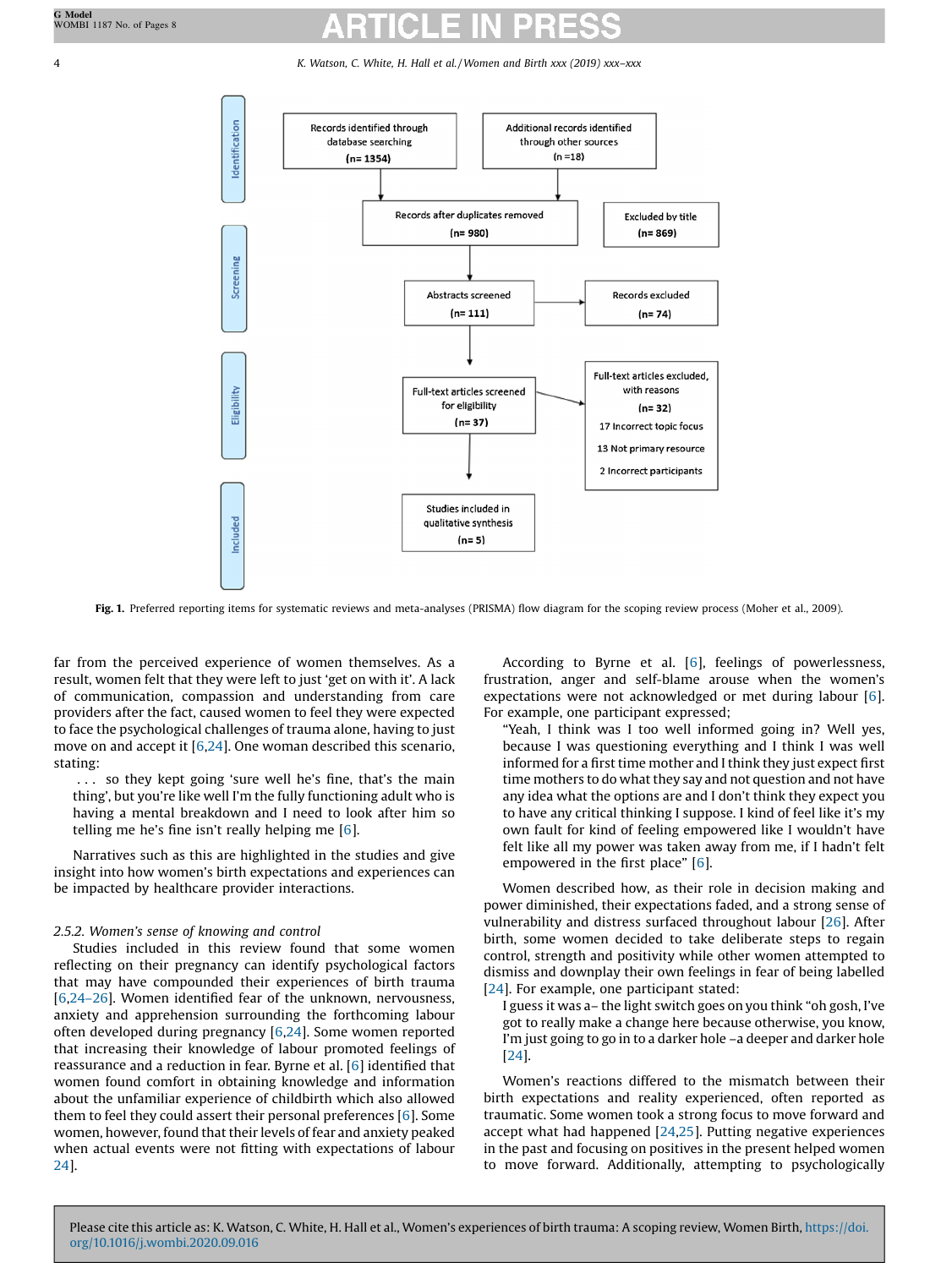First time, English -speaking mothers who

traumatic birth, 2-12months postpartum. Age: 27-35yrs. Residing in both urban and rural areas

of Ireland.

experienced a self- defined phenomenology.

Population Methodology Key findings

by Interpretive

Qualitative analysis guided

<span id="page-4-0"></span>Table 3 Results of review.

Author, year, title Study location Study aim Sampling & sample size Byrne, V., Egan, J., Mac Neela, P., & Sarma, K. (2017). What about me? The loss of self through the experience of traumatic childbirth. Midwifery, 51,  $1-11$ . doi:10.1016/j. midw.2017.04.017 Ireland Explore subjective experience of birth trauma among first time mothers. Convenience sampling.  $N = 7.$ 

| Iles, J., & Pote, H. (2015).<br>Postnatal posttraumatic<br>stress: A grounded<br>theory model of first-<br>time mothers'<br>experiences. Journal of<br>Reproductive & Infant<br>Psychology, 33(3),<br>238-255. doi:10.1080/<br>02646838.2015.1030732          | UK        | To develop a grounded<br>theory model of first-time<br>mothers' experiences of<br>postnatal posttraumatic<br>stress, with the aim of<br>aiding understanding,<br>formulation and treatment<br>for new mothers. | Convenience<br>sampling.<br>$N = 11$ . | First time mothers who had<br>given birth in the previous<br>18months and perceived<br>their birth as traumatic.<br>reporting symptoms of<br>post-traumatic stress. Age:<br>22-40yo, majority<br>identified a white British<br>ethnic origin. | Qualitative grounded<br>theory design.                                                                                                                                                                             | as a problem, battle<br>against the 'system'.<br>5 themes: Fear and<br>anxiety, Coping and<br>support processing,<br>Choice and control. Me<br>and my story<br>(recollections.<br>flashbacks) and the<br>power of my<br>experience (impacts<br>on relationship with<br>self and others). |
|---------------------------------------------------------------------------------------------------------------------------------------------------------------------------------------------------------------------------------------------------------------|-----------|----------------------------------------------------------------------------------------------------------------------------------------------------------------------------------------------------------------|----------------------------------------|-----------------------------------------------------------------------------------------------------------------------------------------------------------------------------------------------------------------------------------------------|--------------------------------------------------------------------------------------------------------------------------------------------------------------------------------------------------------------------|------------------------------------------------------------------------------------------------------------------------------------------------------------------------------------------------------------------------------------------------------------------------------------------|
| Murphy, H., & Strong, J.<br>(2018). Just another<br>ordinary bad birth? A<br>narrative analysis of first<br>time mothers' traumatic<br>birth experiences. Health<br>Care for Women<br>International, 39(6),<br>619-643. doi:10.1080/<br>07399332.2018.1442838 | UK        | To explore subjective<br>narrative accounts of self-<br>defined traumatic birth.                                                                                                                               | Purposive<br>sampling.<br>$N = 4$ .    | Women's retrospective<br>reflections on traumatic<br>birth experience of first<br>child, 3-8years post-birth.<br>White British women.<br>30-42years old.                                                                                      | Oualitative.<br>Narrative analysis.                                                                                                                                                                                | Themes: fear: care<br>provider<br>communication:<br>feeling in control.                                                                                                                                                                                                                  |
| Peeler, S., Stedmon, J.,<br>Chung, M. C., & et al.<br>(2018). Women's<br>experiences of living<br>with postnatal PTSD.<br>Midwifery, 56, 70-78.                                                                                                               | UK        | To explore how women<br>were affected by the<br>memories of a birth that<br>they perceived as<br>traumatic.                                                                                                    | Purposive<br>sampling.<br>$N = 7$ .    | Primiparous or<br>multiparous, with no<br>significant psychiatric<br>history and were able to<br>write in English, aged<br>$21-49$ years.                                                                                                     | Oualitative methods with<br>thematic analysis (this<br>study was part of larger<br>longitudinal quantitative<br>study).                                                                                            | Key themes:<br>Communication and<br>support; Complicating<br>or predicting factors;<br>The maternity records<br>and power, Perception<br>of self. Women's desire<br>to have an ideal birth.                                                                                              |
| Reed, R., Sharman, R., &<br>Inglis, C. (2017). Women's<br>descriptions of childbirth<br>trauma relating to care<br>provider actions and<br>interactions. BMC<br>Pregnancy & Childbirth,<br>17, $1 - 10$ , doi: 10, 1186/<br>s12884-016-1197-0                 | Australia | To understand how care<br>providers, influence<br>women's perceptions of<br>trauma.                                                                                                                            | Convenience<br>sampling.<br>$N = 748$  | Women from all around the Mixed methods:<br>world, either primiparous<br>or multiparous,<br>aged 18-77years.                                                                                                                                  | <b>Oualitative methods</b><br>facilitated data collection of<br>women's written<br>experiences and<br>quantitative methods<br>facilitated demographic<br>data and psychological<br>assessments of<br>participants. | Four themes<br>identified:<br>"prioritizing the care<br>providers agenda";<br>"disregarding<br>embodied<br>knowledge"; "lies and<br>threats"; and<br>"violation".                                                                                                                        |

separate baby from the traumatic birth experience helped to release blame and negative associations with their newborn. For instance;

. . . trying to find a way for me to recognise [baby] as a little baby and not just the product of something that had been painful and upsetting. And actually, try and start to separate [baby] from that, from those events [[24](#page-7-0)].

Other reactions to birth trauma involved processes of avoidance, for some this involved distancing from people around them, including their baby. However, Peeler et al. [[25\]](#page-7-0) reported that efforts to deflect the sense of trauma were often invaded by reoccurring images, nightmares and reminders of birth [\[25](#page-7-0)]. For some women looking over their labour records and developing their own narratives helped them rationalise these reminders.

Superordinate theme: 'What about me? The loss of self through the experience of traumatic childbirth'. 4 subordinate themes: 1- "The 'I' in childbirth", lack of being active and informed in care. 2- "Dismissed, dehumanized and passive", nonindividualised care with a struggle to assert personal preferences. 3- "Detached self", coping through detachment. 4- "Us against them", feelings of being seen

Please cite this article as: K. Watson, C. White, H. Hall et al., Women's experiences of birth trauma: A scoping review, Women Birth, [https://doi.](http://dx.doi.org/10.1016/j.wombi.2020.09.016) [org/10.1016/j.wombi.2020.09.016](http://dx.doi.org/10.1016/j.wombi.2020.09.016)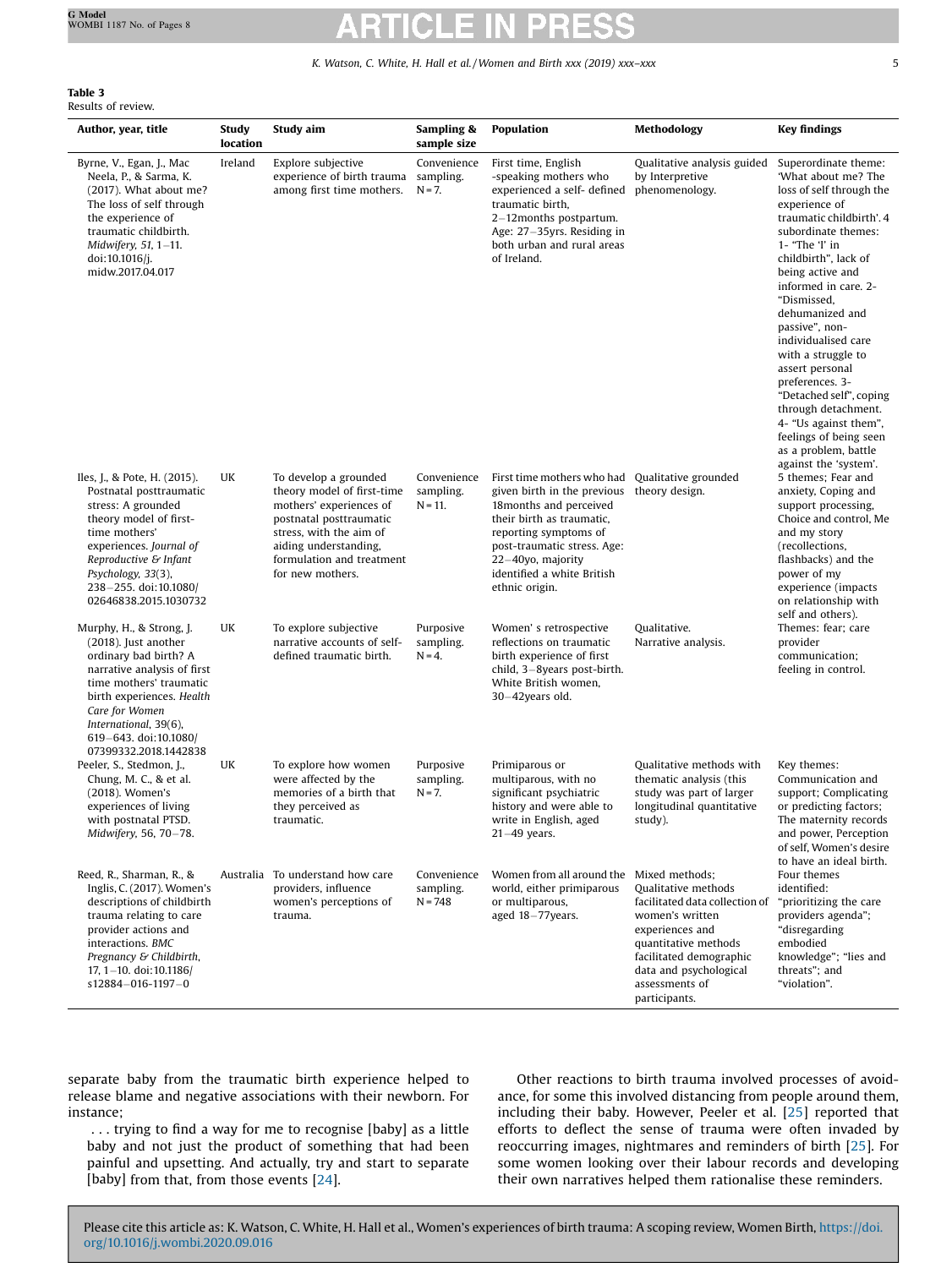Peeler et al. [[25\]](#page-7-0) and Iles and Pote [\[24](#page-7-0)] each identified the significance of labour records as part of women attempting to process their birth trauma [[24](#page-7-0),[25](#page-7-0)]. Participants in these studies discussed how memories of their birth experience were unclear or memory gaps became apparent. With missing information, women struggled to make sense of their birth experience, contributing further to their trauma. Revisiting labour records helped women to close memory gaps, providing a clearer narrative of their birth experience. Having an accurate birth narrative provided these women with a degree of reassurance and opportunity to regain power over their experience. One woman shared her view, stating:

. . . just getting some clarity on my medical notes kind of helped a little bit 'cos obviously I didn't know why I'd gone down to theatre and even afterwards no one really like said anything [\[25\]](#page-7-0).

The reflective process of developing a narrative also forced women to recognise how they had personally changed as a result of birth trauma. Peeler et al. [\[25](#page-7-0)] suggested that women's reflection and story-telling of their experience could re-structure memories to allow women to positively reassess their self-perception [\[25](#page-7-0)].

Altered perception of self and identity was an outcome of birth trauma identified across the literature. For example, women reported feeling abnormal, alone and confused and began to see themselves differently [\[6](#page-6-0)[,25](#page-7-0)]. An ongoing sense of questioning, along with comparing experiences of other mothers, resulted in women viewing themselves as disconnected, absent and a 'bad parent'. Some women found that becoming a detached mother helped them cope with the distress by disassociation and distancing themselves from their birth experience [[6\]](#page-6-0). Postnatally, some women discovered a lack of confidence and ability to cope as well as an increased awareness of personal limitations while for others a recognition of their strength also emerged [[24](#page-7-0),[25](#page-7-0)]. Iles and Pote [\[24\]](#page-7-0) also found the future self to be potentially altered with women reporting their birth trauma experience had impacted on their plans for future children. Women's fear of birth, secondary to birth trauma, caused them to question future pregnancies, with one woman commenting; "I am frightened to death of having another baby. Terrified. The whole- even the thought of getting pregnant makes me feel sick" [[24](#page-7-0)]. These studies highlight the life altering significance of birth trauma and how it can strongly impact the lives of women and their families.

### 2.5.3. Support

A woman's support network was found to play a central role in their overall experience of birth trauma. Participants commonly reported that social expectations contributed to their concerns about being harshly judged and this could further compound their fear of admitting to negative feelings associated with birth [\[24](#page-7-0)]. For example, one participant stated;

I'd spoken to one friend who'd had a baby a couple of months after me, erm, and she said "oh you should be over it by now" . . . and, erh, when I sort of said "oh, I still feel a bit in shock about it, you know, I feel a little bit– I'm just in shock about it all." And she was just like "well, you just should be over it by now." . . . And I felt like, I just very much felt like well perhaps I just haven't dealt with it well. Perhaps it wasn't such a bad experience, perhaps that's what everybody has and I just haven't for whatever reason coped with it [\[24](#page-7-0)].

Other women reported that the damaging psychological effects of birth trauma also had a significant impact on their social relationships. This resulted in difficulties forming a bond with their baby or stress felt within the marital relationship or with other family members and friends [[26](#page-7-0)].

Interestingly, Peeler et al. [[25](#page-7-0)] found that group supports, social media, family support and talking were valuable means for women coping with birth trauma [[25](#page-7-0)]. For instance, one woman shared, "it's almost like every time you talk about it you come to terms with it that little tiny bit more, and you, you maybe heal a little tiny bit more" [[24](#page-7-0)]. Women valued support from their partner particularly throughout labour and postnatally the support received from other mothers. Support was deemed to be more beneficial when observed to be empathetic, honest and nondismissive [\[24](#page-7-0)]. This highlights how postnatal support appeared to be the final opportunity to potentially offer a degree of relief for women recovering from birth trauma. If supports, however, were not available or inadequately offered than the negative consequences of birth trauma may have been further fortified.

#### 3. Discussion

This review identified a number of elements that contributed to women's experiences of traumatic birth. A woman's expectations or apprehensions of birth can be damagingly impacted by negative Interactions with health care providers which can leave women feeling dismissed and disregarded and poor social supports can further facilitate ongoing feelings of stress and upset in women's lives following a traumatic birth.

Contributors to birth trauma can begin during pregnancy, some women are apprehensive about childbirth and this may build to tokophobia. Anxiety related to birth can have a negative impact on obstetric outcomes which can in turn increase the likelihood of psychological birth trauma [[28](#page-7-0)]. According to Størksen et al. [[29](#page-7-0)] HCP's can help facilitate a positive birth experience by providing women with information and security throughout pregnancy, birth and beyond which may ultimately prevent women from also developing secondary tokophobia [[29](#page-7-0)]. Additionally, childbirth education during pregnancy can offer women awareness and preparedness of potential deviations of the normal birth process which can promote a sense of control and a more accepting and reassuring response to pain or difficulties during labour [\[30](#page-7-0)].

Continuity of carer can also help facilitate partnerships between HCP's and women, offering a sense of security and reassurance, increasing the likelihood of a positive birth experience [\[31\]](#page-7-0). According to Patterson et al. [\[32\]](#page-7-0) positive relationships between women and midwives incited a joyous and satisfying experience for both the midwife and the woman [\[32\]](#page-7-0). In a meta-ethnography examining women's experiences of traumatic birth, Elmir et al. [[4](#page-6-0)] found that women highlighted continuity of carer during pregnancy, labour and birth as a vital contributing factor towards possibly preventing a traumatic birth experience [[4\]](#page-6-0). Women felt that continuity of carer was linked to an increased sense of control and choice. Compared to women who received 'standard' maternity care during pregnancy, women who had received continuity of carer reported to have had more opportunity to ask questions, felt more informed and active in decision making, found that their anxieties or concerns were validated and felt more reassured and emotionally supported [\[33](#page-7-0)]. This scoping study found that lack of information and control, poor support and inadequate care provider interactions were strongly associated with traumatic birth, the research of Forster et al. [[33](#page-7-0)] would suggest that moving towards more standardized continuity of carer for all women may help negate these contributors [\[33](#page-7-0)].

During labour, expectations, individualised care and sense of control can all impact a women's overall birth experiences. In a study examining how midwives can promote a positive birth experience, Dahlberg et al. [\[34](#page-7-0)] found that those who exhibited an individualised and motivated approach to care enhanced women's strength and self-confidence in their birthing capability [[34\]](#page-7-0). Furthermore, for women to feel safe they need dependable,

Please cite this article as: K. Watson, C. White, H. Hall et al., Women's experiences of birth trauma: A scoping review, Women Birth, [https://doi.](http://dx.doi.org/10.1016/j.wombi.2020.09.016) [org/10.1016/j.wombi.2020.09.016](http://dx.doi.org/10.1016/j.wombi.2020.09.016)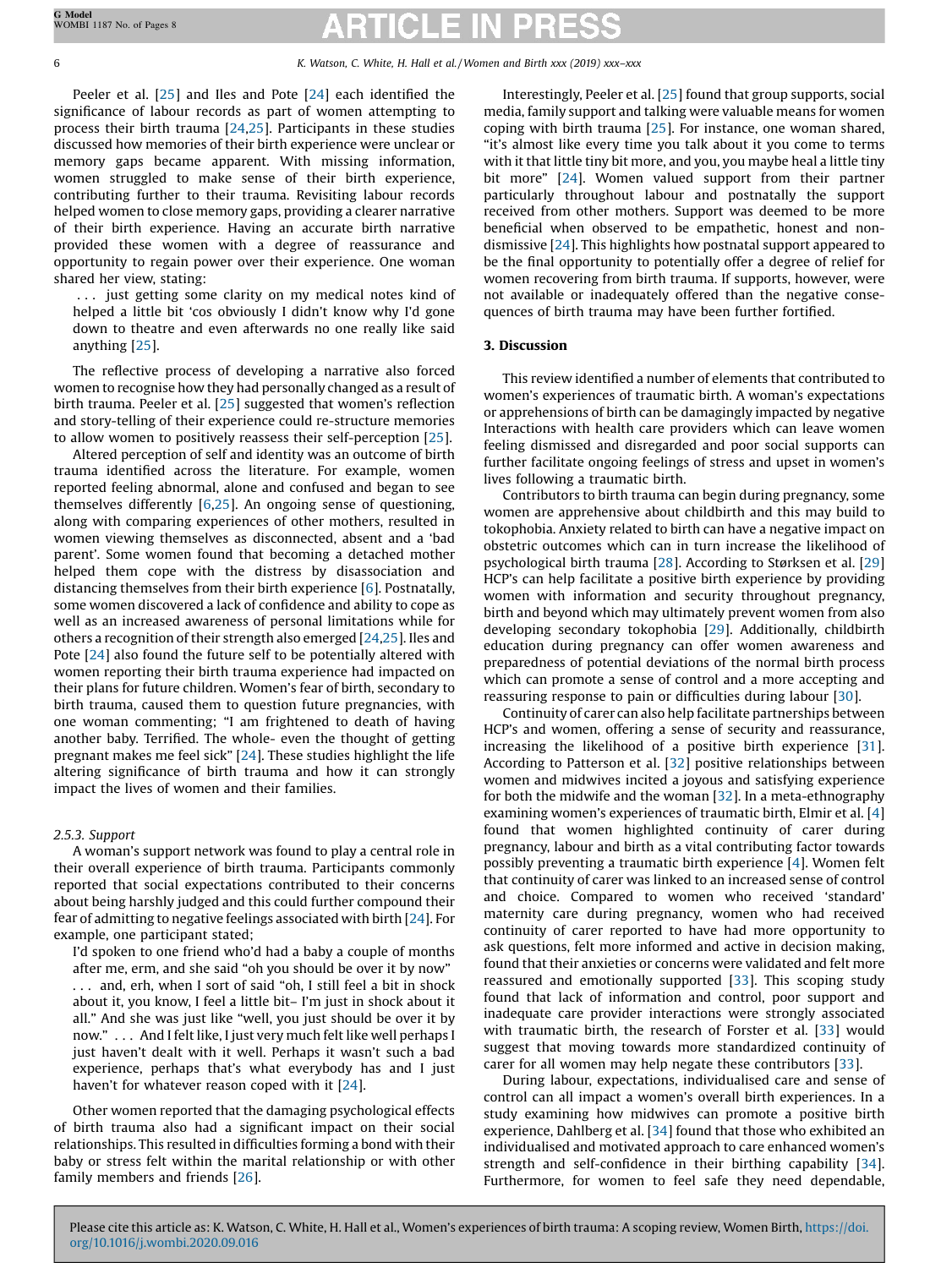<span id="page-6-0"></span>truthful and unremitting care from their HCP's [[32\]](#page-7-0). Karlstrom et al. [[30](#page-7-0)] found that women speak of control in labour in two forms; firstly, related to managing pain and secondly to being actively involved in decision making during labour [\[30](#page-7-0)]. These two forms of control work hand in hand, women who feel empowered and validated during labour are more likely to develop a collaborative and trusting relationship with HCP's. A working relationship such as this, can allow women to feel, that in terms of pain, she can relinquish control and 'let go' and still feel safe and supported. Support was found to be a key factor in women's experiences of traumatic birth and was also often found to be a key component postnatally.

Social support is fundamental to assisting women to fulfil her new role of motherhood, which can be compounded by a traumatic birth experience. Women find the support of their partner and others in their lives, to be particularly important as they recover from and try to process their trauma [4]. Following trauma, sufficient functional social support can provide women with a sense of safety and stability, allowing processing and regulation of emotions [\[35](#page-7-0)]. Schroevers et al. [\[36\]](#page-7-0) found that following a traumatic event, social support systems can promote disclosure, facilitate processing, help uncover alternate perspectives and find positive meaning, which can foster post traumatic growth [[36](#page-7-0)]. Post traumatic growth describes personal positive changes that results in a positive shift in one's strength, beliefs and meaning following a traumatic experience [[37](#page-7-0)]. In a study examining post traumatic growth after childbirth, Sawyer and Ayers [[38](#page-7-0)] found that women were able to find enhanced relationships, increased resilience and maturity and a positive change in life philosophy and priorities, with social support seen as a vital mechanism to help achieve this. In addition to social support, a form of debriefing, or counselling intervention has been found to assist women in overcoming birth trauma [\[39](#page-7-0)].

Review of the literature found that women valued the process of going through birth records, allowing them to fill gaps of missing information and validate their experience. Existing research supports these findings [[39,40](#page-7-0)]. While the evidence of effective debriefing intervention is unclear, Gamble and Creedy [\[39](#page-7-0)] suggest that a counselling intervention that involves women sharing their stories, with midwives helping them understand what has happened, can help offer women a positive way forward.

### 4. Recommendations for practice

Midwives must aim to optimise maternal and infant health outcomes which is inclusive psychological wellbeing of women.

Antenatal, intrapartum and postnatal factors can all play a role in contributing to birth trauma. The introduction of antenatal screening for tokophobia and birth related anxieties would aid in identifying women at risk and developing individualized care and education to reduce women's likelihood of experiencing birth trauma. Additionally, specific education and training of HCP's to improve their understanding of birth trauma would benefit women at risk. It is also vital that women's trauma is acknowledged appropriately. An open reflective dialogue between women and HCP, where a woman feels safe and supported to share her experience and clarify uncertainties, can offer women validation and initiate a step towards healing [\[39](#page-7-0)]. Finally, recent preliminary findings on the intervention of brief Eye Movement Desensitization and Reprocessing (EMDR) has found promising results as a feasible treatment for symptoms of posttraumatic stress following traumatic birth [\[41](#page-7-0)].

# 5. Limitations

The literature search was carried out by one reviewer only, in attempt to eliminate bias, abstract and full text screening was completed by two reviewers. Of the included studies, convenience and purposive sampling of participants may have increased selection bias. Majority of studies only include a small sample size. Exclusion of studies examining women's experiences of birth trauma related to obstetric or psychological risk factors may inhibit findings from being applicable to a wider range of new mothers.

## 6. Conclusion

A small number of studies have examined birth trauma for women with no pre-existing complicating factors. Existing literature highlights how women's experiences of traumatic birth are influenced by tokophobia, disempowering health care provider interactions, unmatched birth expectations, loss of control and decision-making power in labour and lack of acknowledgement of their birth experience and level of social support. In working towards improving the quality of maternity care in Australia, further research to build the understanding of traumatic birth experiences of Australian women with no key pre-existing risk factors is needed. To help inform midwifery practice, a research focus on the impact of continuity of carer as a protective factor against birth trauma may also support the expansion of midwifery continuity models of care for women.

### Declaration of competing interests

There is no known conflict of interest to be declared.

### References

- [1] M. Greenfield, J. Jomeen, L. Glover, What is [traumatic](http://refhub.elsevier.com/S1871-5192(20)30334-6/sbref0005) birth? A concept analysis
- and literature review, Br. J. [Midwifery](http://refhub.elsevier.com/S1871-5192(20)30334-6/sbref0005) 24 (4) (2016) 254–267. [2] C.T. Beck, Birth trauma: in the eye of the [beholder,](http://refhub.elsevier.com/S1871-5192(20)30334-6/sbref0010) Nurs. Res. 53 (1) (2004) 28–[35.](http://refhub.elsevier.com/S1871-5192(20)30334-6/sbref0010)
- [3] K. Alcorn, A. O'Donovan, J. Patrick, D. Creedy, G. Devilly, A [prospective](http://refhub.elsevier.com/S1871-5192(20)30334-6/sbref0015) longitudinal study of the prevalence of [post-traumatic](http://refhub.elsevier.com/S1871-5192(20)30334-6/sbref0015) stress disorder
- resulting from [childbirth](http://refhub.elsevier.com/S1871-5192(20)30334-6/sbref0015) events, Psychol. Med. 40 (11) (2010) 1849–1859. [4] R. Elmir, V. Schmied, L. Wilkes, D. Jackson, Women's [perceptions](http://refhub.elsevier.com/S1871-5192(20)30334-6/sbref0020) and experiences of a traumatic birth: a [meta-ethnography,](http://refhub.elsevier.com/S1871-5192(20)30334-6/sbref0020) J. Adv. Nurs. 66 (10)
- [\(2010\)](http://refhub.elsevier.com/S1871-5192(20)30334-6/sbref0020) 2142–2153. [5] Y.M. Parfitt, S. Ayers, The effect of post-natal symptoms of [post-traumatic](http://refhub.elsevier.com/S1871-5192(20)30334-6/sbref0025) stress and depression on the couple's relationship and [parent-baby](http://refhub.elsevier.com/S1871-5192(20)30334-6/sbref0025) bond, J. Reprod. Infant [Psychol.](http://refhub.elsevier.com/S1871-5192(20)30334-6/sbref0025) 27 (2) (2009) 127–142.
- [6] V. Byrne, J. Egan, P. Mac Neela, K. [Sarma,](http://refhub.elsevier.com/S1871-5192(20)30334-6/sbref0030) What about me? The loss of self through the [experience](http://refhub.elsevier.com/S1871-5192(20)30334-6/sbref0030) of traumatic childbirth, Midwifery 51 (2017) 1–11.
- [7] R.J. Boorman, G.J. Devilly, J. Gamble, D.K. Creedy, J. Fenwick, [Childbirth](http://refhub.elsevier.com/S1871-5192(20)30334-6/sbref0035) and criteria for traumatic events, [Midwifery](http://refhub.elsevier.com/S1871-5192(20)30334-6/sbref0035) 30 (2) (2014) 255–261.
- [8] N. Goutaudier, C. Bertoli, N. Séjourné, H. Chabrol, Childbirth as a [forthcoming](http://refhub.elsevier.com/S1871-5192(20)30334-6/sbref0040) traumatic event: [Pretraumatic](http://refhub.elsevier.com/S1871-5192(20)30334-6/sbref0040) stress disorder during pregnancy and its [psychological](http://refhub.elsevier.com/S1871-5192(20)30334-6/sbref0040) correlates, J. Reprod. Infant Psychol. 37 (1) (2019) 44–55.
- [9] J. [Söderquist,](http://refhub.elsevier.com/S1871-5192(20)30334-6/sbref0045) K. Wijma, B. Wijma, Traumatic stress in late pregnancy, J. Anxiety [Disord.](http://refhub.elsevier.com/S1871-5192(20)30334-6/sbref0045) 18 (2) (2004) 127–142.
- [10] S. Ayers, R. Bond, S. Bertullies, K. Wijma, The aetiology of [post-traumatic](http://refhub.elsevier.com/S1871-5192(20)30334-6/sbref0050) stress following childbirth: a [meta-analysis](http://refhub.elsevier.com/S1871-5192(20)30334-6/sbref0050) and theoretical framework, Psychol. Med. 46 (6) [\(2016\)](http://refhub.elsevier.com/S1871-5192(20)30334-6/sbref0050) 1121–1134.
- [11] M. Hollander, E. [Hastenberg,](http://refhub.elsevier.com/S1871-5192(20)30334-6/sbref0055) J. Dillen, M. Pampus, E. Miranda, C. Stramrood, Preventing traumatic childbirth [experiences:](http://refhub.elsevier.com/S1871-5192(20)30334-6/sbref0055) 2192 women's perceptions and views, Arch. [Womens](http://refhub.elsevier.com/S1871-5192(20)30334-6/sbref0055) Ment. Health 20 (4) (2017) 515–523.
- [12] J.E. Soet, G.A. Brack, C. Dilorio, [Prevalence](http://refhub.elsevier.com/S1871-5192(20)30334-6/sbref0060) and predictors of women's experience of [psychological](http://refhub.elsevier.com/S1871-5192(20)30334-6/sbref0060) trauma during childbirth, Birth 30 (1) (2003) 36–[46.](http://refhub.elsevier.com/S1871-5192(20)30334-6/sbref0060)
- [13] A.H. Martinez, J.R. Almagro, M.M. Alarcon, et al., Postpartum [post-traumatic](http://refhub.elsevier.com/S1871-5192(20)30334-6/sbref0065) stress disorder: [associated](http://refhub.elsevier.com/S1871-5192(20)30334-6/sbref0065) perinatal factors and quality of life, J. Affect. Disord. 249 [\(2019\)](http://refhub.elsevier.com/S1871-5192(20)30334-6/sbref0065) 143–150.
- [14] S. Ayers, S.N. Rados, S. Balouch, [Narratives](http://refhub.elsevier.com/S1871-5192(20)30334-6/sbref0070) of traumatic birth: quality and changes over time, [Psychol.](http://refhub.elsevier.com/S1871-5192(20)30334-6/sbref0070) Trauma Theory Res. Pract. Policy 7 (3) (2015) [234](http://refhub.elsevier.com/S1871-5192(20)30334-6/sbref0070)–242.
- [15] C.T. Beck, Birth trauma and its [sequelae,](http://refhub.elsevier.com/S1871-5192(20)30334-6/sbref0075) J. Trauma Dissoc. 10 (2) (2009) 189–[203.](http://refhub.elsevier.com/S1871-5192(20)30334-6/sbref0075)
- [16] World Health Organization, International Classification of Diseases for Mortality and Morbidity Statistics (11th Revision), (2018) . (accessed 05/08/ 2020 2020) [https://icd.who.int/browse11/l-m/en#/http://id.who.int/icd/enti](https://icd.who.int/browse11/l-m/en#/http://id.who.int/icd/entity/585833559)[ty/585833559](https://icd.who.int/browse11/l-m/en#/http://id.who.int/icd/entity/585833559).
- [17] P.D. Yildiz, S. Ayers, L. Phillips, The prevalence of [posttraumatic](http://refhub.elsevier.com/S1871-5192(20)30334-6/sbref0085) stress disorder in pregnancy and after birth: a systematic review and [meta-analysis,](http://refhub.elsevier.com/S1871-5192(20)30334-6/sbref0085) J. Affect. [Disord.](http://refhub.elsevier.com/S1871-5192(20)30334-6/sbref0085) 208 (2017) 634–645.